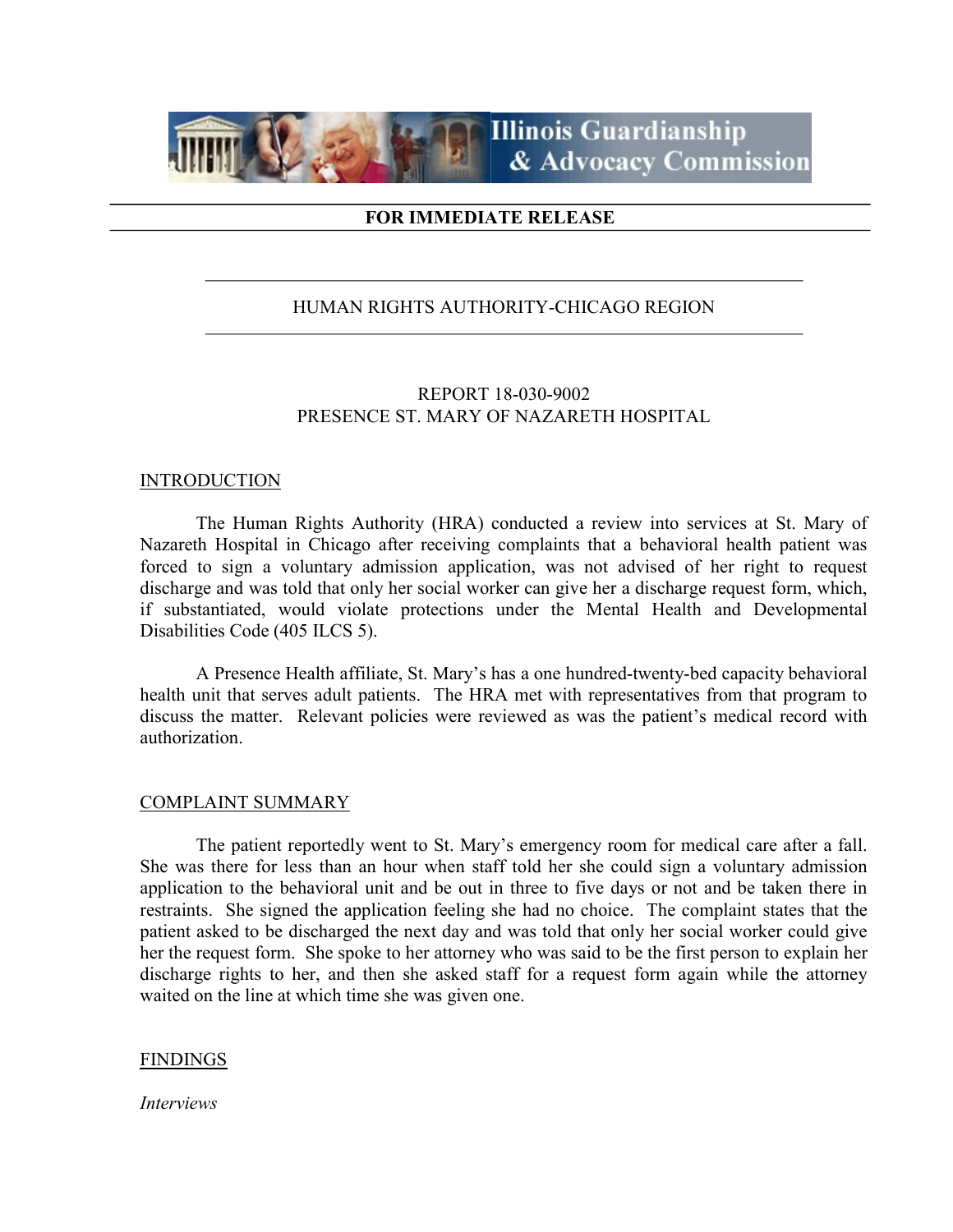We asked to speak with the emergency room staff who signed this patient's voluntary admission application but he was not available at our meeting. Speaking in his place, the behavioral health director explained that mental health patients in the Emergency Department are assessed by an ED physician who then consults with an on-call psychiatrist and dispositions for admissions and transfers are made from there. The ED physician determines patient capacity to seek voluntary admissions and the crisis staff complete applications accordingly, including going over admittee rights on which they are regularly in-serviced. No one is to state a guess or proposed discharge date or make any kind of alternative restraint threat in the admission process as alleged. The full gamut of patient rights including those of voluntary status are covered again on arrival to the unit, or as soon as the patient's condition permits.

 Two behavioral health social workers were interviewed and one recalled this patient being very demanding about being discharged. Both denied having any policy or practice of needing to see them and only them for a discharge request form. They along with the program's director agreed that any treatment staff person can provide a form at a patient's request and that nurses would typically handle it during off hours. None of them remembered any problems or confusion in getting one to this particular patient.

 The social workers also explained that they never give patients an estimated discharge date and expect that no one would as it is always a physician's discretion. One said she offers a form whenever a patient requests and then explains that actual discharge would be based on a physician's assessment, the other said she would do the same but also explore with a patient the reasons he or she wanted to be discharged. Attending physicians complete unit rounds six or seven days each week so they would likely have a patient's form in hand by the next day. In collaboration with the attending, discharge assessments are on-going and determined on a case by case basis within a treatment team approach.

### Records

 According to ED records, the patient arrived by ambulance on a Monday just before 3 a.m. following a domestic disturbance, where she was noted to be agitated, screaming and yelling at the nurses, techs and paramedics. Entries over the next couple of hours described her confusion and combativeness until the attending physician called for a psychiatric evaluation and a petition and certificate for involuntary inpatient admission were completed by 5:30 a.m.

 The patient signed an application for voluntary admission just after 7 a.m. and she was immediately transferred to the behavioral health unit. The application was also signed by an ED crisis worker whose signature verified of having explained the rights listed on the form, including the right to be discharged within five business days of a written request or be involved in court proceedings. There were no chart entries from this crisis worker at all relating to his time or conversation with the patient. Notes from the crisis worker who completed the petition stated around the same time however that the patient understood she was being admitted and that she cooperated with turning over money and some personal items for safe keeping.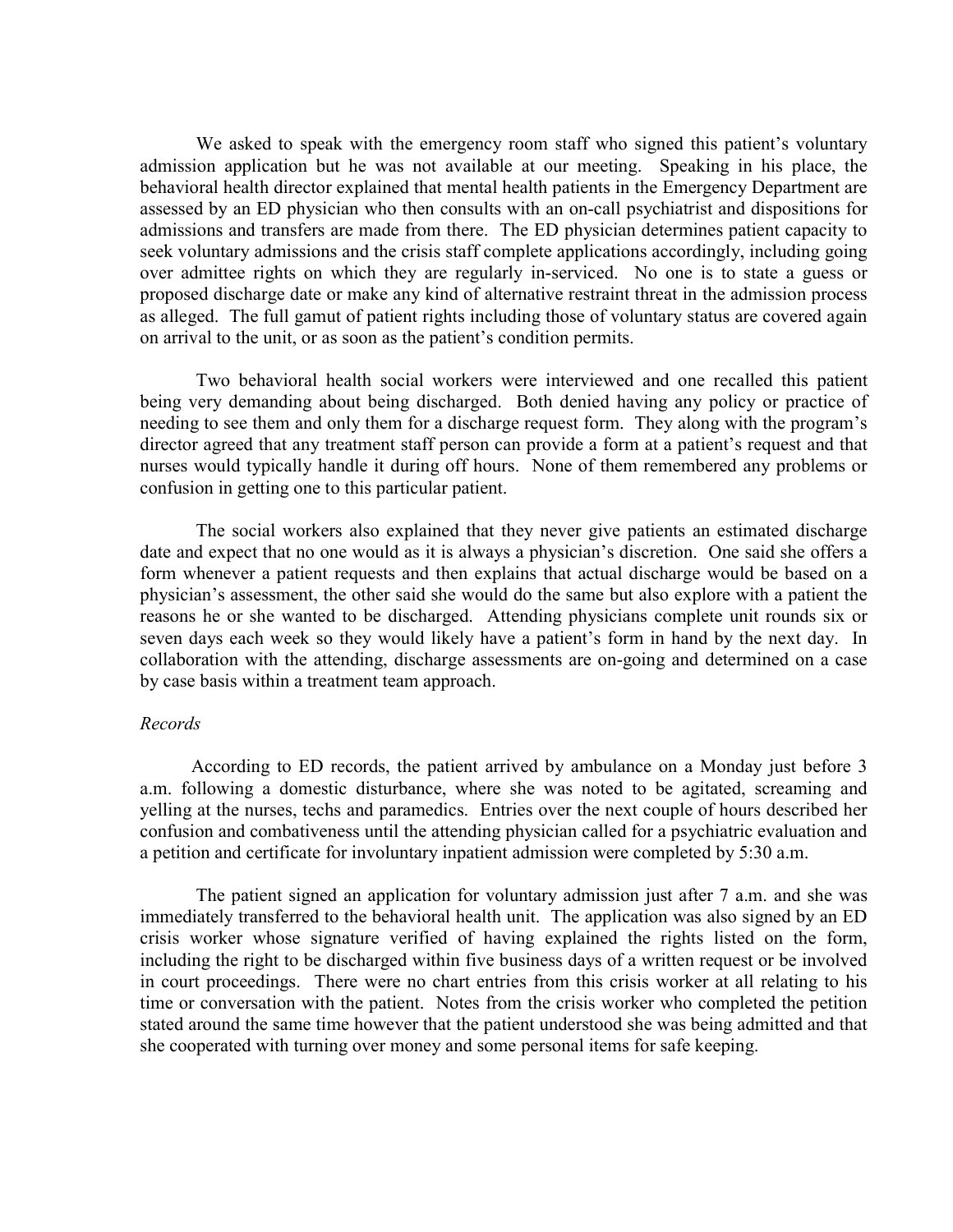The patient signed a request for discharge form at 1:45 p.m. the next day, having told a staff member about thirty minutes prior that she was lied to about her admission. There was no further documented explanation of what she was referring to specifically and no other documented indication of whether she had requested discharge sooner. The form was received and signed by a nurse. A psychiatrist met with her a few hours later. He noted some improvement and discussed what would be expected before discharge would be possible. She was seen by another psychiatrist on the next day, less than twenty-four hours later, who evaluated the patient and promptly discharged her.

## **CONCLUSION**

 St. Mary's admissions policy states in summary that voluntary applications may be executed by the person seeking admission, if seventeen years or older. All rights on the form are to be read to the patient and a copy is given to him. Voluntary patients have the right to request discharge at any time in writing. The policy makes no stipulation on the specific staff who may provide a discharge request form.

The Mental Health Code provides that any person sixteen or older may be admitted voluntarily upon completion of an application and having the capacity to consent. A voluntary recipient shall be allowed to be discharged at the earliest appropriate time, not to exceed five business days, after giving his written request to any treatment staff person unless his request is withdrawn or court documents are filed within that time. The application must contain this information in detail and no examiner may state to a recipient that involuntary admission will result if he does not voluntarily admit himself, unless the examiner is prepared to execute a certificate. (405 ILCS 5/3-400; 401; 402 and 403).

The question is whether this patient was misled or threatened about the choice for voluntary admission and whether she was advised of her right to be discharged and allowed to appropriately exercise that right. Although something about a quick discharge or a restraint threat could have been said in the privacy of an exam room, we have no factual evidence of it, and, a petition and certificate were already completed before she agreed to the voluntary, contrary to the suggested order of events in the complaint. Ultimately, the patient signed the voluntary application which included her discharge rights in detail, a crisis worker signed it in declaration of having gone over those rights and the patient was discharged within about twentyfour hours of handing her request to a nurse, not a social worker. Nothing on paper falls out of line with the Code's due process, and the complaint is unsubstantiated.

### SUGGESTIONS

St. Mary's Voluntary Admission of Adults policy states that any person *seventeen* years or older may be admitted as a voluntary patient, which is in error of the Code that allows any person sixteen or older, including those adjudicated with disabilities, and should be corrected (405 ILCS 5/3-400; 3-502).